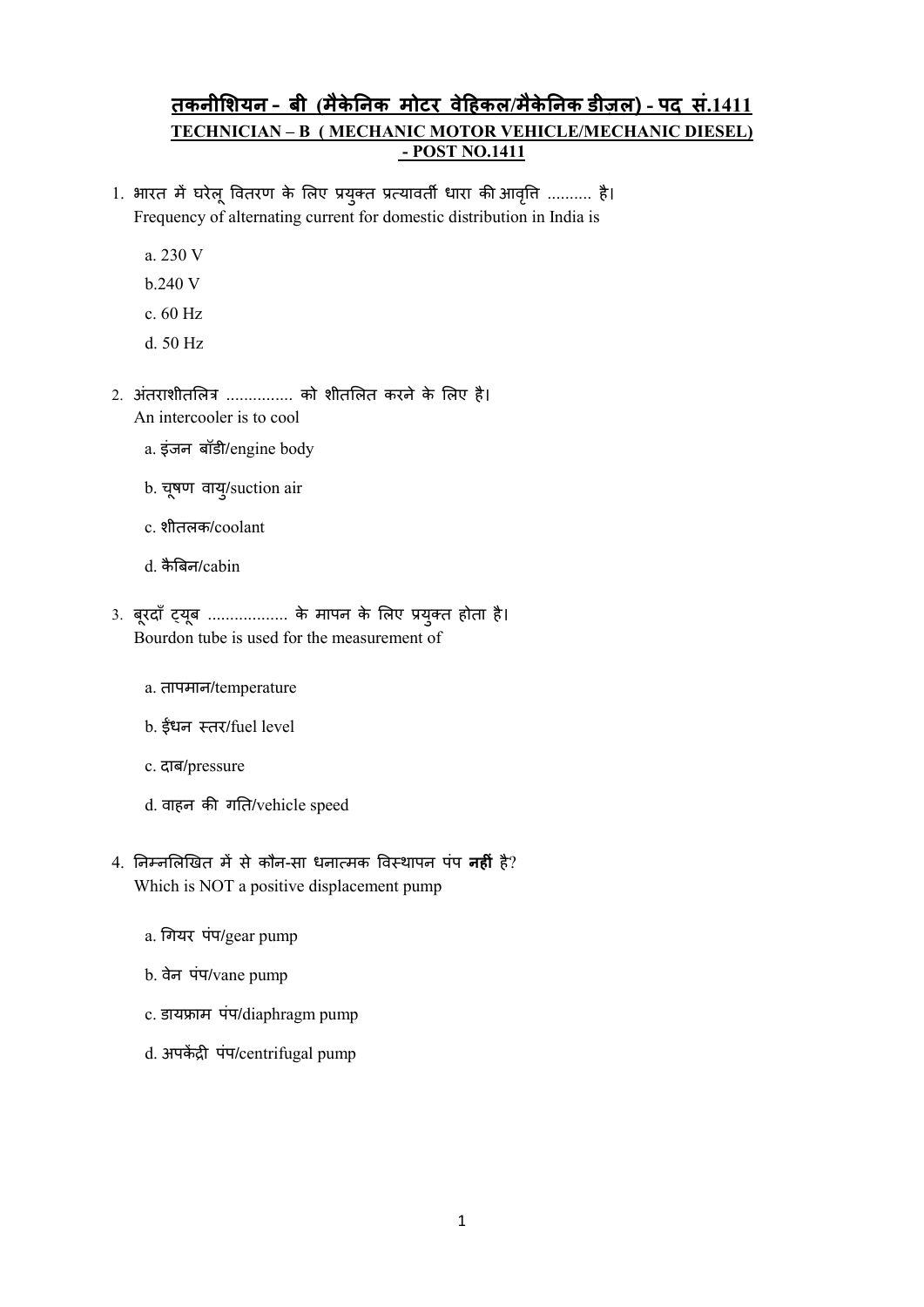- 5. एक कार के व्हील हॉर्स पावर का पता ............... द्वारा लगाया जा सकता है। Wheel horse power of a car can be found out using
	- a. पावर मीटर/power meter
	- b. कै लोरमीटर/calorimeter
	- c. डायनामोमीटर/dynamometer
	- d. लैनमीटर/planimeter
- 6. एक कार्बुरेटर का उद्देश्य ............... है। The purpose of a carburettor is to
	- a. ईंधन तापमान को कम करना/reduce fuel temperature
	- b. ईंधन व वायु को मिलाना/combine fuel and air
	- c. स्पार्क उत्पन्न कराना/produce spark
	- d. धन फटर करना/filter fuel
- $7.$  जब एक ऑटोमोटिव गियर को 1 से 2 में बदला जाता है, तब .............. होता है। When an automotive gear is shifted from  $1<sup>st</sup>$  to  $2<sup>nd</sup>$ 
	- a. गति व टॉर्क बढ़ता है/speed and torque increases
	- b. गति बढ़ता व टॉर्क घटता है/speed increases and torque decreases
	- c. गति बढ़ती है, टॉर्क समान रहता है/Speed increases, torque remains same
	- d. उपर्युक्त में से कोई नहीं/None of the above
- 8. एक 4 स्ट्रोक इंजन के लिए एक संपूर्ण प्रचालन प्रक्रिया पूरा करने हेतु क्रैंक-शैफ्ट को कितनी डिग्री तक घू मना होगा?

For a 4-stroke engine to complete one full operating cycle, how many degrees would have the crankshaft rotated?

- a. 180<sup>o</sup>
- $b. 360^{\circ}$
- c.  $540^{\circ}$
- d.  $720^\circ$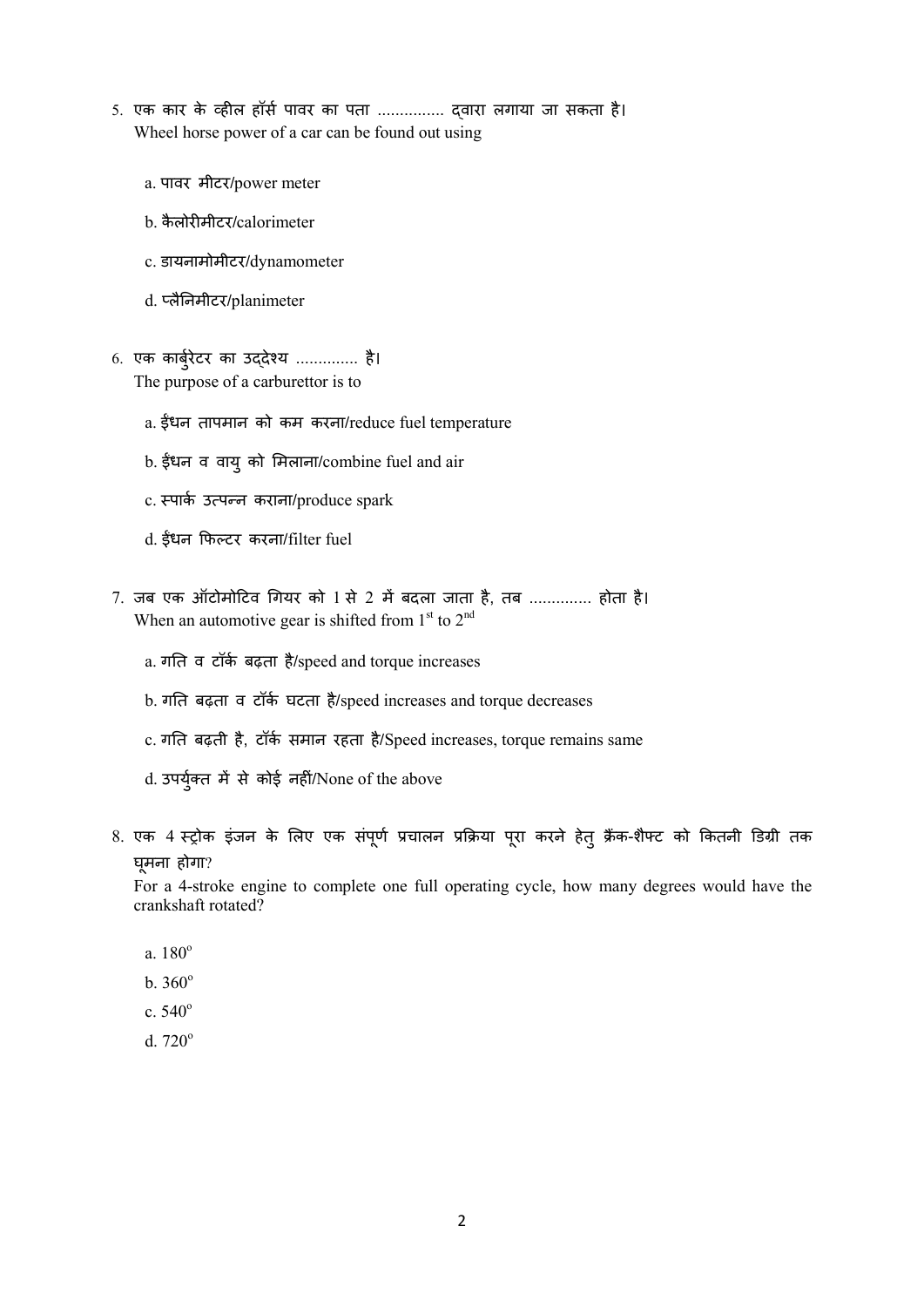- 9. ववरमापी ……………….. का मापन करती है। Orifice meter measures
	- a. दाब/Pressure
	- b. वाह दर/Flow rate
	- c. माध्य वेग/Mean velocity
	- d. यानता/Viscosity
- 10. M8 षट्भुजीय हेडेड बोल्ट के लिए विवृतांग स्पैनर का आमाप ............... है। Open end spanner size for M8 hexagonal headed bolt is
	- a. 8
	- b. 10
	- c. 12
	- d. 13
- 11. मिश्र कुंडलित चालित मोटरों में क्षेत्र कुंडली .................. में संबद्ध है। In compound wound starting motors, the field coil is connected
	- a. आमचर के समांतर/Parallel to the armature
	- b. आर्मेचर के साथ श्रेणी/in series with the armature
	- c. आर्मेचर के समांतर व श्रेणी दोनों में/both parallel and series with the armature
	- d. उपर्युक्त में से कोई नहीं/none of the above
- 12. जब पिस्टन टीडीसी में होता है, तब सिलिंडर का आयतन ............... होता है। Volume of cylinder when piston is at TDC is
	- a. सु ाहता आयतन/swept volume
	- b. क्लियरेंस आयतन/clearance volume
	- c. इंजन विस्थापन/engine displacement
	- d. पिस्टन क्लियरेंस/piston clearance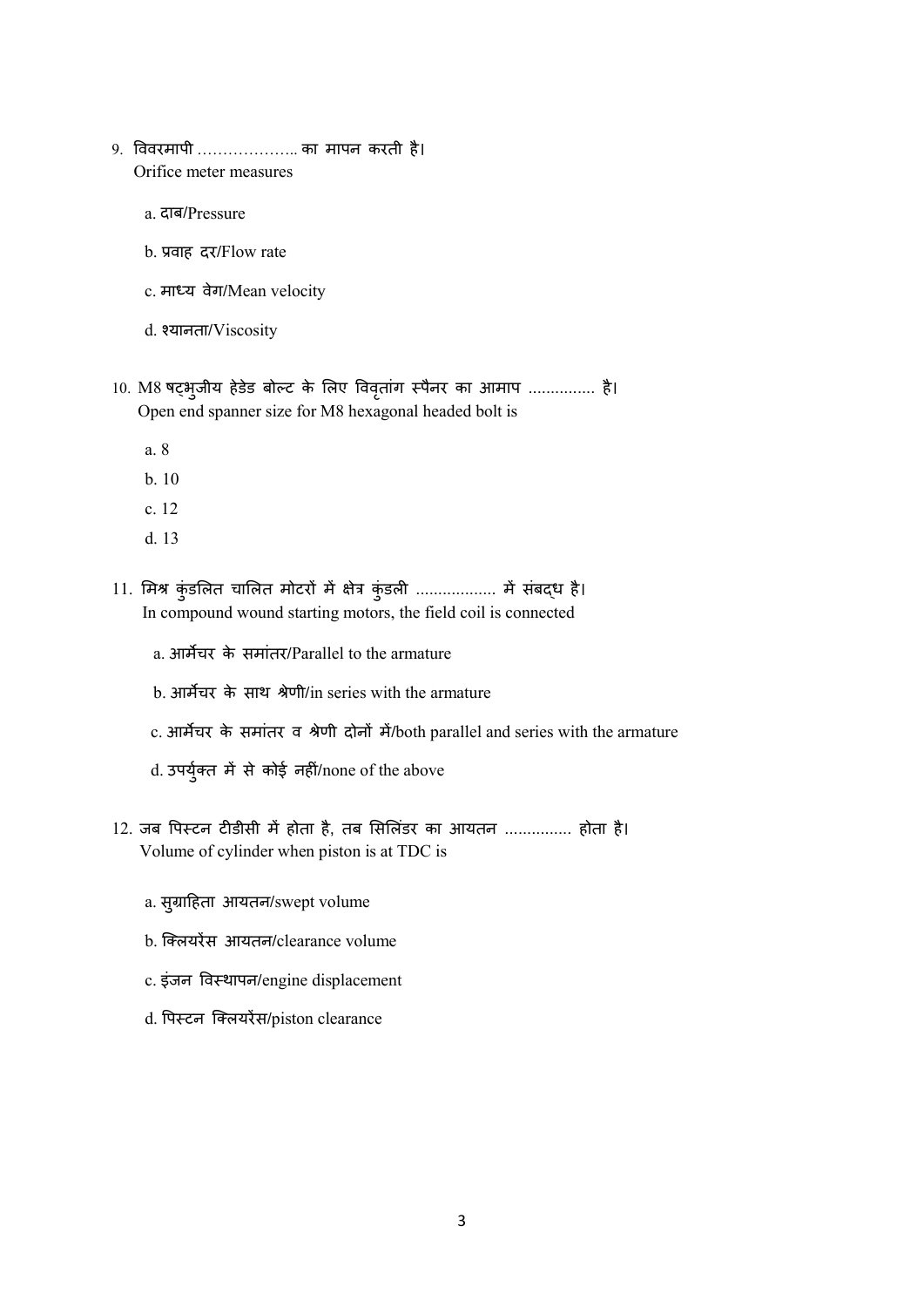- 13. टबचाजर ............. वारा चालत है। Turbocharger is driven by
	- a. क्रैक-शॉफ्ट के गियर ड्राइव/gear drive from the crank shaft
	- b. क्रैंक-शॉफ्ट से सीधी संबंध/direct connection to crank shaft
	- c. रेचन गैस/exhaust gas
	- d. कैम-शॉफ्ट से चेन व स्प्रोकेट ड्राइव/chain and sprocket drive from camshaft
- 14. पुरान ज़माने में पेट्रोल में सीसा(लेड) ............के लिए मिलाया जाता था। In earlier days, lead was added to petrol to
	- a. इंजन घषण को कम करने/Lower engine friction
	- b. डीजल से पेट्रोल को अलग करने/Distinguish petrol from diesel
	- c. प्रदूषण कम करने/Lower pollution
	- d. उच्च संपीडन अनुपात इंजन में प्रयोग करने/Use it in high compression ratio engines
- 15. एक गेंद को 30 मी. ऊंचे टावर से गिराया जाता है। भूमि में गेंद के गिरने का लगभग वेग पता लगाएं।  $g = 10 \text{ m/s}^2$  मानें।

A ball is dropped from top of a 30 m tall tower. Find the approximate velocity at which the ball would hit the ground. Consider  $g = 10$  m/s<sup>2</sup>

- a. 24 m/s
- b. 32 m/s
- c. 18 m/s
- d. 16 m/s
- 16. आधुनिक कारों में इंजन का पिस्टन बनाने के लिए प्रयुक्त पदार्थ .................. है। Material used to make the piston of engines in modern cars is
	- a. पीतल/Brass
	- b. ढलवां लोहा/Cast Iron
	- c. एलूमिनियम मिश्रधात्/Aluminium alloy
	- d. मिश्रधातु इस्पात/Alloy steel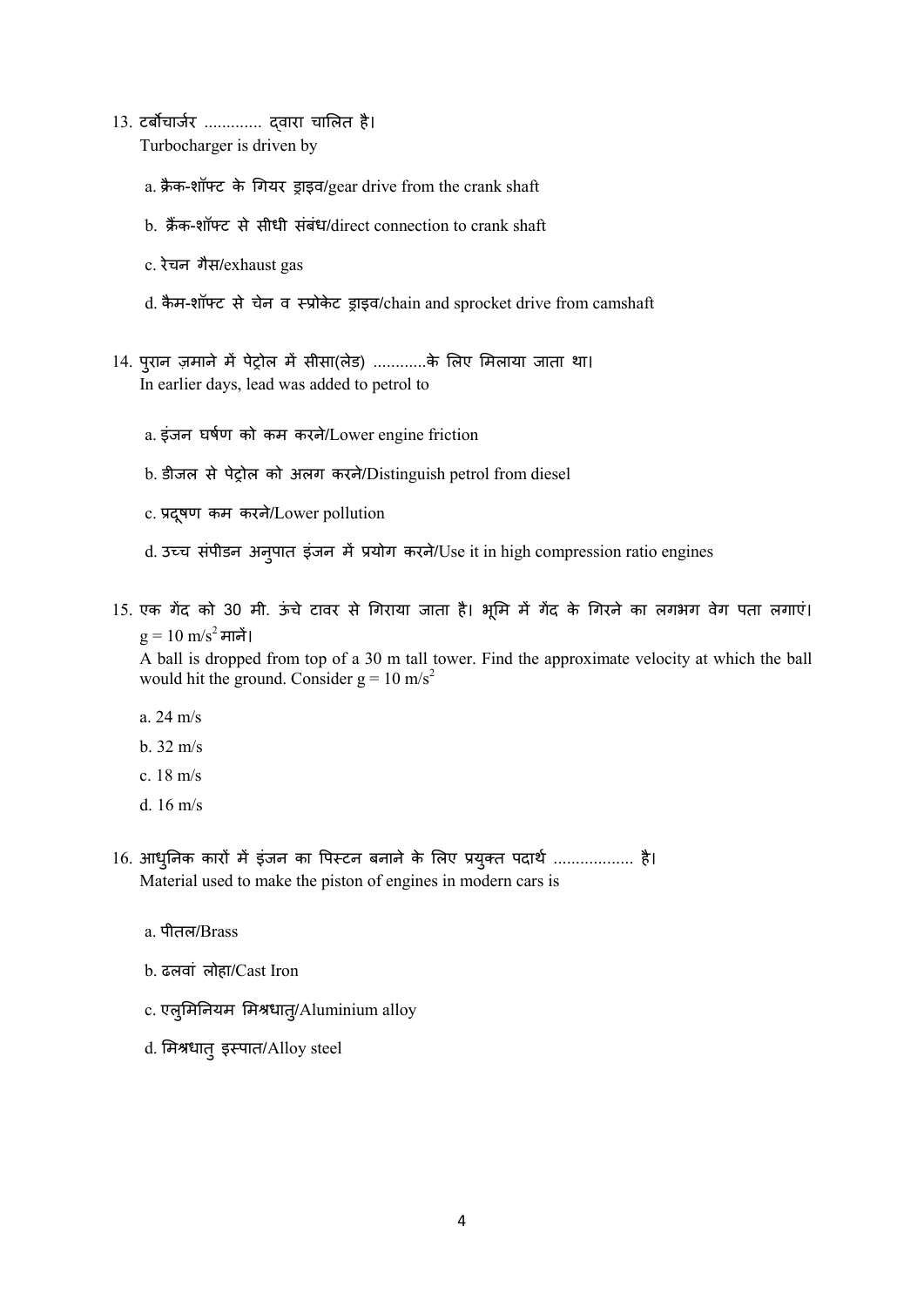- 17. संपीडत ाकृतक गैस (सीएनजी) ................ है। Compressed natural gas (CNG) is
	- a. ईथेन/Ethane
	- b. ोपेन/Propane
	- c. मीथेन/Methane
	- d. उपर्युक्त सभी का मिश्रण/Mixture of all of the above
- 18. द्रवचालित ब्रेक प्रणाली से फंसी (ट्रैपित) वायु को निकालने की प्रक्रिया को ............ कहते हैं। Operation of removing trapped air from the hydraulic braking system is known as
	- a. संपाशन(ैिपंग)/Trapping
	- b. निर्मलन (क्लीनिंग)/Cleaning
	- c. नकासन(टैिपंग)/Tapping
	- d. स्रवण (ब्लीडिंग)/Bleeding
- 19. भारी मात्रा में CO उत्सर्जन ..............के कारण है।

The condition that results in large quantities of CO emission

- a. दहन के दौरान वायु क कमी/Insufficient air during combustion
- b. दहन के दौरान ईंधन की कमी/Insufficient fuel during combustion
- c. निम्न ताप दहन/Low temperature combustion
- d. उच्च ताप दहन/High temperature combustion
- 20. इंजन से शक्ति आवेग के मृसणीकरण के लिए प्रयुक्त युक्ति को ............... कहते हैं। The device for smoothening out the power impulses from the engine is called
	- a. लच/Clutch
	- b. वभेद(डफरेिशयल)/Differential
	- c. लाईहल/Flywheel
	- d. टॉक यावतक/Torque converter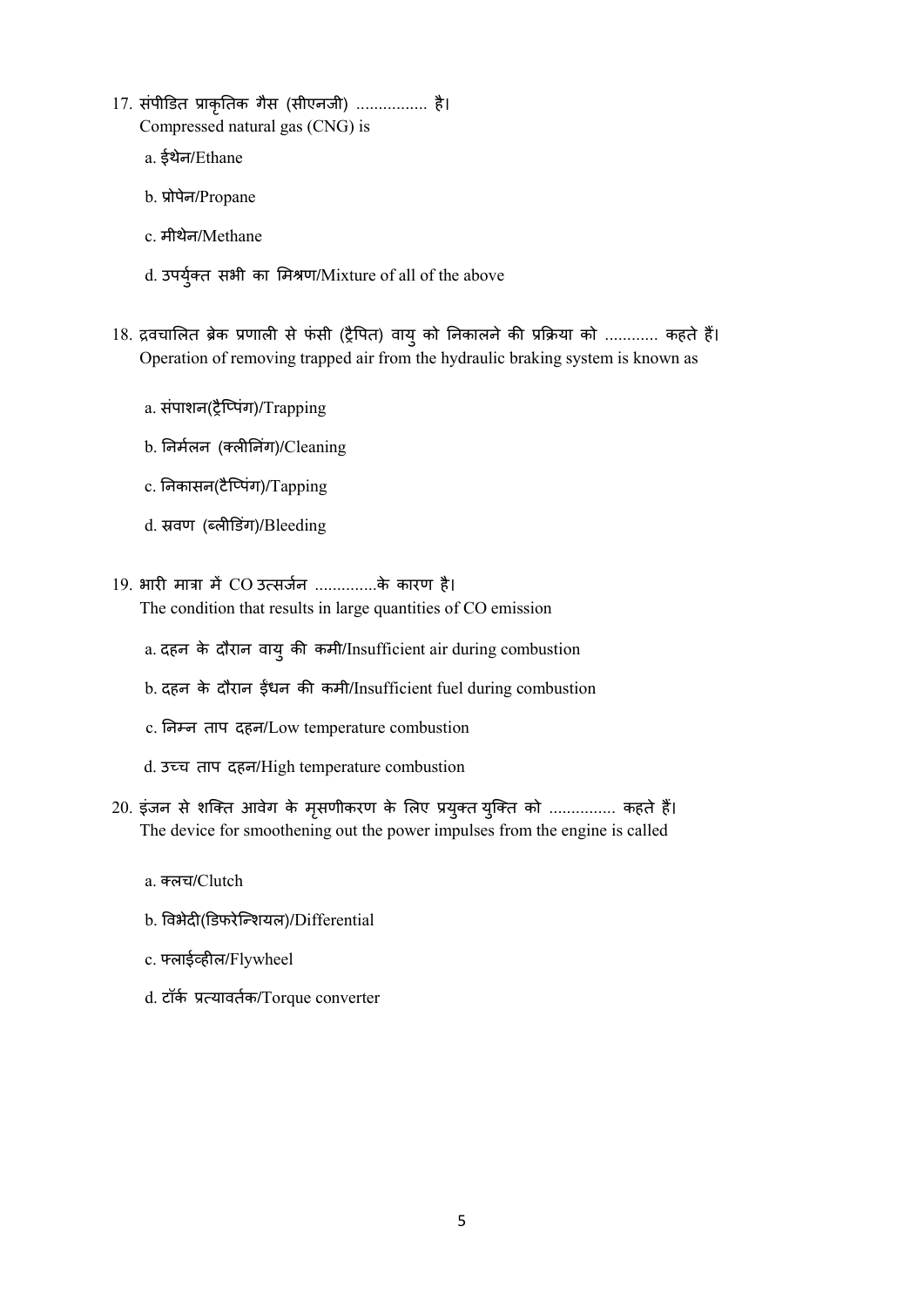- 21. एक चार स्ट्रोक पेट्रोल इंजन का संपीडन अनुपात करीबन .............. है। The compression ratio of a four-stroke petrol engine is nearly
	- a. 4:1
	- b. 12:1
	- c. 16:1
	- d. 20:1
- 22. मोटर के रेडियेटर में जल के क्वथनांक को बढ़ानेवाला घटक ............ है। The component in the radiator of an automobile that increases the boiling point of water is
	- a. निर्गम प्लग/Drain plug
	- b. थर्मोस्टैट/Thermostat
	- c. निर्वात वाल्व/Vacuum valve
	- d. दाब कै प/Pressure cap
- 23. बैटरी की क्षमता साधारणतया .............................. में दर्शाई जाती है। The capacity of a battery is usually expressed in terms of
	- a. वोल्ट/Volt
	- b. ऐिपयर/Ampere
	- c. भार/Weight
	- d. ऐिपयर घंटा/Ampere hour
- 24. कार के आगे से देखने पर ऊर्ध्वाधर में पहियों के झुकाव को ................ कहते हैं। Tilt of wheels from the vertical, when viewed from the front of the car, is called
	- a. काटर/Caster
	- b. केंबर/Camber
	- c. टो इन/Toe in
	- d. टो आउट/Toe out
- 25. कम भरे हुए टायर में ट्रेड का घिसाव कहां दिखता है .................। An under-inflated tyre will show tread wear
	- a. सेंटर के पास/Near the centre
	- b. किनारों के पास/Near the edges
	- c. पािवक दशाओं म/In the lateral direction
	- d. अनु थ दशा म/In the cross direction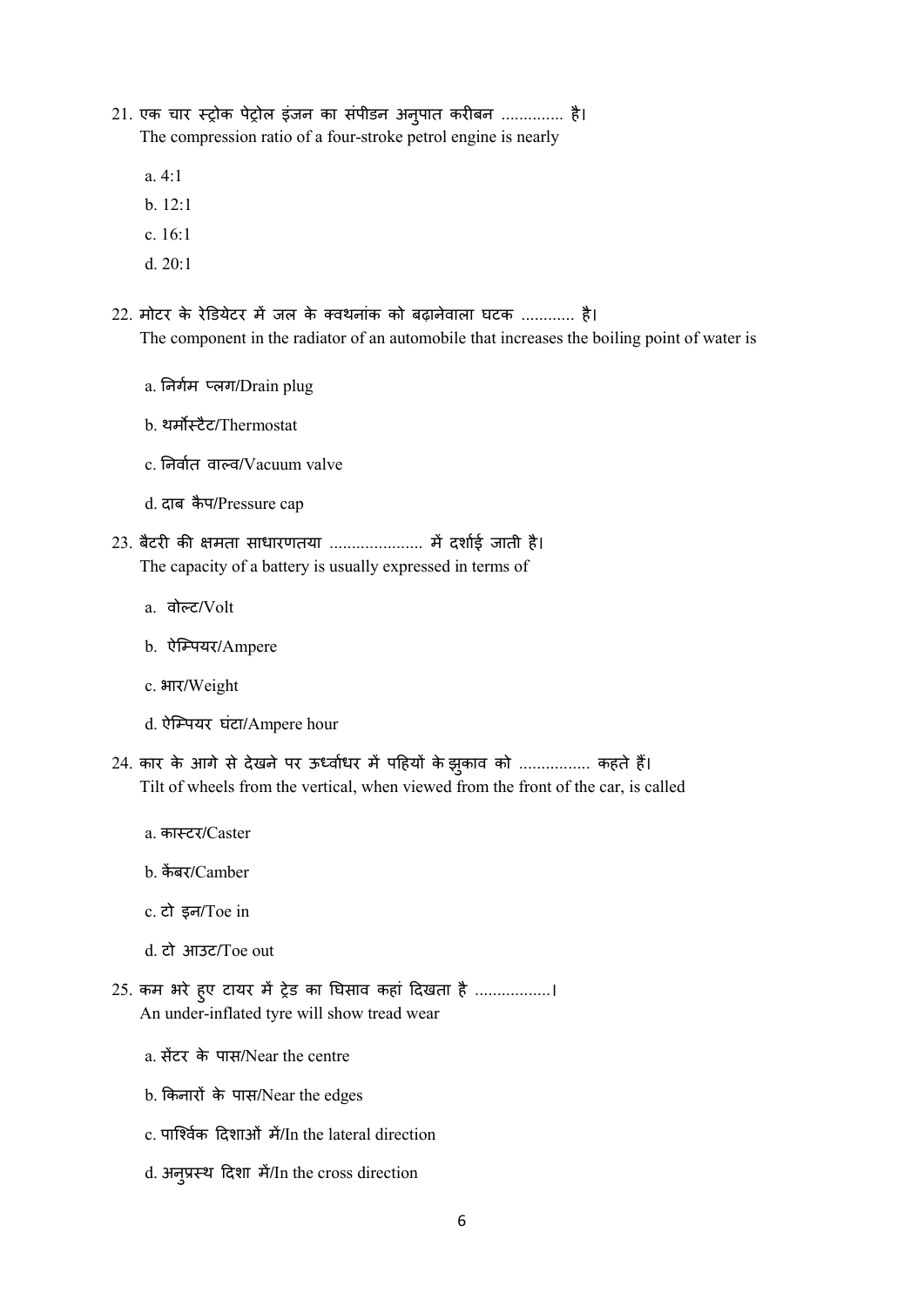- 26. ओडोमीटर ............... का मापन करता है। Odometer measures
	- a. इंजन की गति/engine speed
	- b. वाहन की गति/vehicle speed
	- c. तय की गई दूरी/distance covered
	- d. धन उपभोग/fuel consumption
- $27.$  कार में तापमान दर्शानेवाला उपकरण ................. के तापमान को दर्शाता है। The temperature indicating instrument in a car indicates the temperature of
	- a. इंजन पिस्टन/Engine piston
	- b. इंजन सिलिंडर/Engine cylinder
	- c. नेहक तेल/Lubricating oil
	- d. शीतलित्र/Coolant

## $28.18$  V सीसा (लेड) बैटरी में कितने सेल हैं? How many cells are there in an 18 V lead acid battery?

- a. 18
- b. 6
- c. 12
- d. 9
- 29. 80 प्रतिशत को .................. अनुपात में दर्शाया जाता है। 80 Percent can be expressed as a ratio
	- a. 1:2
	- b. 2:3
	- c. 4:5
	- d. 1:5
- 30. प्रारंभ मोटर................ के ज़रिए क्रैंक-शॉफ्ट से जोड़ा जाता है। The starter motor is connected to crankshaft through
	- a. चेन ड्राइव/Chain drive
	- b. गियर ड्राइव/Gear drive
	- c. फ्लैट बेल्ट ड्राइव/Flat belt drive
	- d. वी बेल्ट ड़ाइव/V-belt drive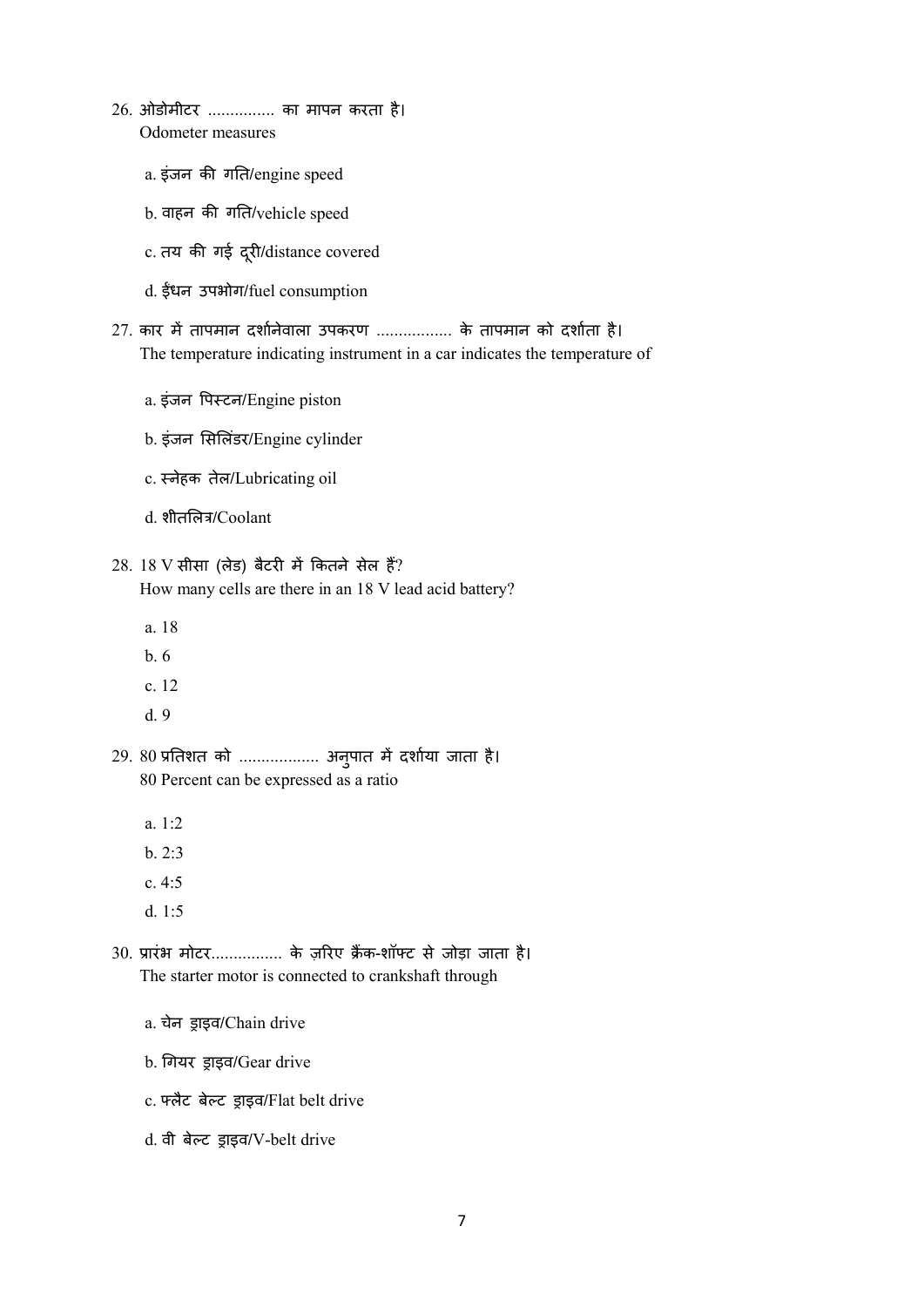- 31. यदि IC इंजन के क्लियरेंस आयतन को बढ़ाया जाता है, तो संपीडन अन्**पात ............. होगा**। If clearance volume of an IC engine is increased, the compression ratio will
	- a. बढ़ेगा/Increase
	- b. घटेगा/Decrease
	- c. समान रहेगा/Remain constant
	- d. उपर्युक्त में से कोई नहीं/None of the above
- 32. क्रैंक-शाफ्ट के मुख्य बेयरिंग के रूप में प्रयुक्त बेयरिंग का प्रकार ............ है। Type of bearing used as main bearing of crankshaft is
	- a. बॉल बेयरंग/Ball bearings
	- b. जनल बेयरंग/Journal bearings
	- c. नीडल रोलर बेयरंग/Needle roller bearing
	- d. टेपर रोलर बेयरंग/Taper roller bearing
- 33. क्रैंककेस की तनुता का परिणाम………..होता है। Crankcase dilution leads to
	- a. शक्ति में वृद्धि/Increase in power
	- b. इंजन तेल श्यानता में कमी/Loss of engine oil viscosity
	- c. उचतर उसजन/Higher emission
	- d. ननतर उसजन/Lower emission
- 34. समान क्षमता हेतु, पेट्रोल इंजन की तुलना में डीज़ल इंजन को ........... की आवश्यकता है। For the same capacity, diesel engines as compared to petrol engines, require
	- a. भारी फ्लाइव्हील/heavier flywheel
	- b. लघु फ्लाइव्हील/lighter flywheel
	- c. समान आकार के लाइहल/Same size flywheel
	- d. फ्लाइव्हील नहींNo flywheel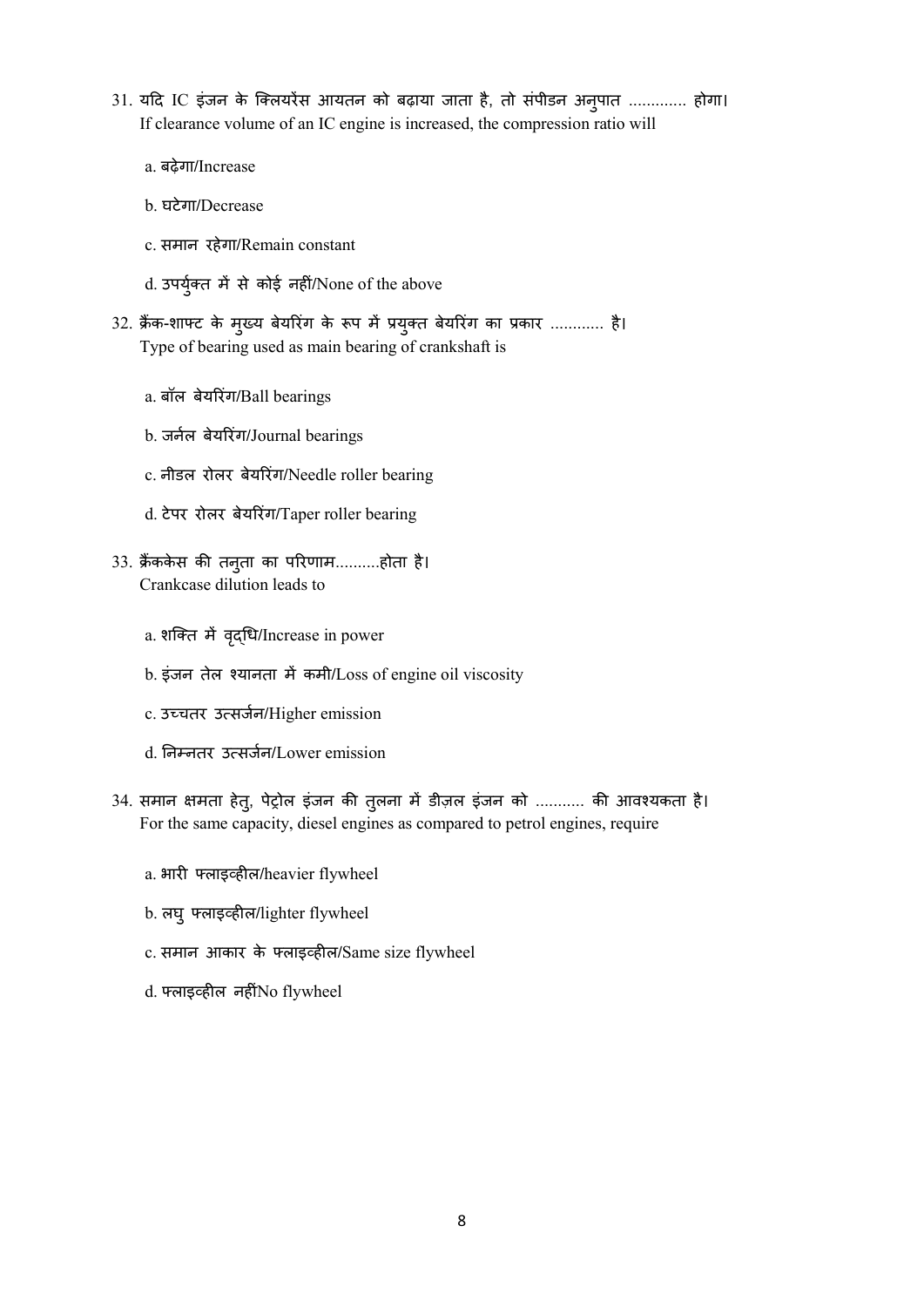35. संधारित्र को विनिर्देशित करने हेतु किस यूनिट का प्रयोग किया जाता है? Which unit is used to specify a capacitor?

a. Ohm

- b. जू ल/Joule
- c. फराद/Farad
- d. टेला/Tesla
- 36. ऑटोमोबाइल में .............. के लिए संतोलन ज़रूरी है। In automobiles, balancing is required to
	- a. घूमते क्रांक-शॉफ्ट के जड़त्व को बढ़ाने/Increase inertia of the rotating crankshaft
	- b. असंतुलित गतिकीय बलों को रद्द करते हुए कंपन को कम करने Reduce vibration by cancelling out unbalanced dynamic forces
	- c. असंतुलित स्थैतिक बलों को रद्द करते हुए कंपन को कम करने Reduce vibration by cancelling out unbalanced static forces
	- d. स्प्रंग द्रव्यमान को बढ़ाने/Increase sprung mass
- 37. 205/50 R16 87V में अंकित टायर की पार्श्व परत ............... है। Side wall of a tyre designated as 205/50 R16 87V is
	- a. 205 म.मी./mm
	- b. 87 म.मी./mm
	- c. 50 म.मी./mm
	- d. 102 म.मी./mm
- 38. टैप्पेट क्लियरेंस का मापन.............. द्वारा किया जाता है। Tappet clearance is measured using
	- a. स्क्रू पिच प्रमापी/Screw pitch gauge
	- b. माइक्रोमीटर/Micrometer
	- c. फीलर प्रमापी/Feeler gauge
	- d. वर्नियर कैलिपर/Vernier calipers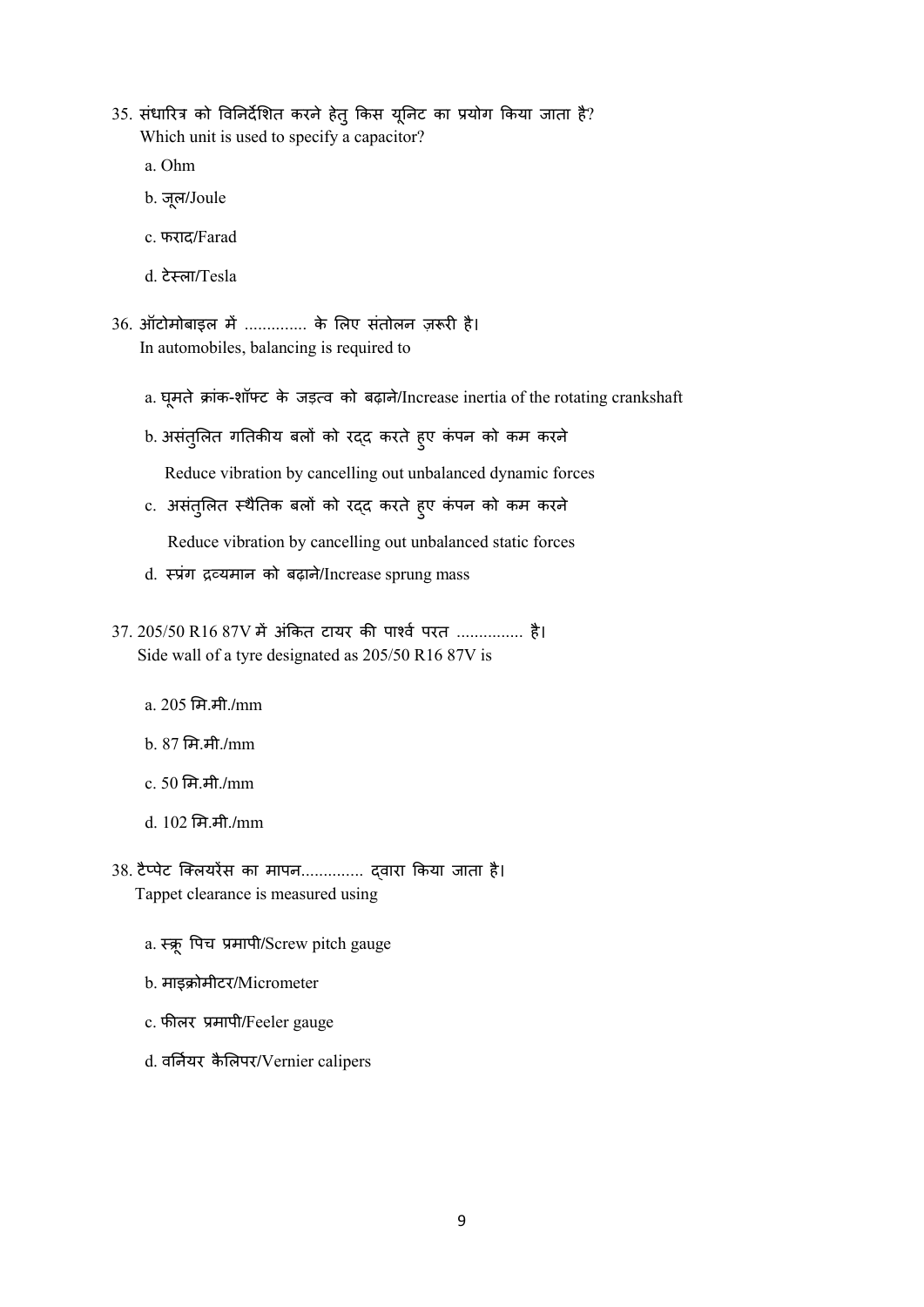- 39. चुंबकीय संवेदक ............... का एक भाग है। Magnetic sensor is a part of
	- a. शीतलक प्रणाली/Cooling system
	- b. नेहन णाल/Lubrication system
	- c. ABS
	- d. वातानुकूलन प्रणाली/Air Conditioning System
- 40. उच्च तुंगता वाले स्थान पर, टर्बोचार्जर ........... में सहायक होता है। At high altitudes, turbocharger helps to
	- a. इंजन कंपन को कम करने/reduce engine vibration
	- b. शक्ति निर्गम बढ़ाने/increase power output
	- c. उसजन कम करने/reduce emission
	- d. शीतलत वायुअंतहण/cool intake air
- 41. R134a .................... का एक कार है। R134a is a type of
	- a. ब्रेक तरल/brake fluid
	- b. शीतलित्र/coolant
	- c. नेहक/lubricant
	- d. शीतक/refrigerant
- $42.$  SOHC V-8 इंजन में कितने कैमशाफ्ट हैं? How many camshafts are there in a SOHC V-8 engine?
	- a. एक/One
	- b. दो/Two
	- c. तीन/Three
	- d. चार/Four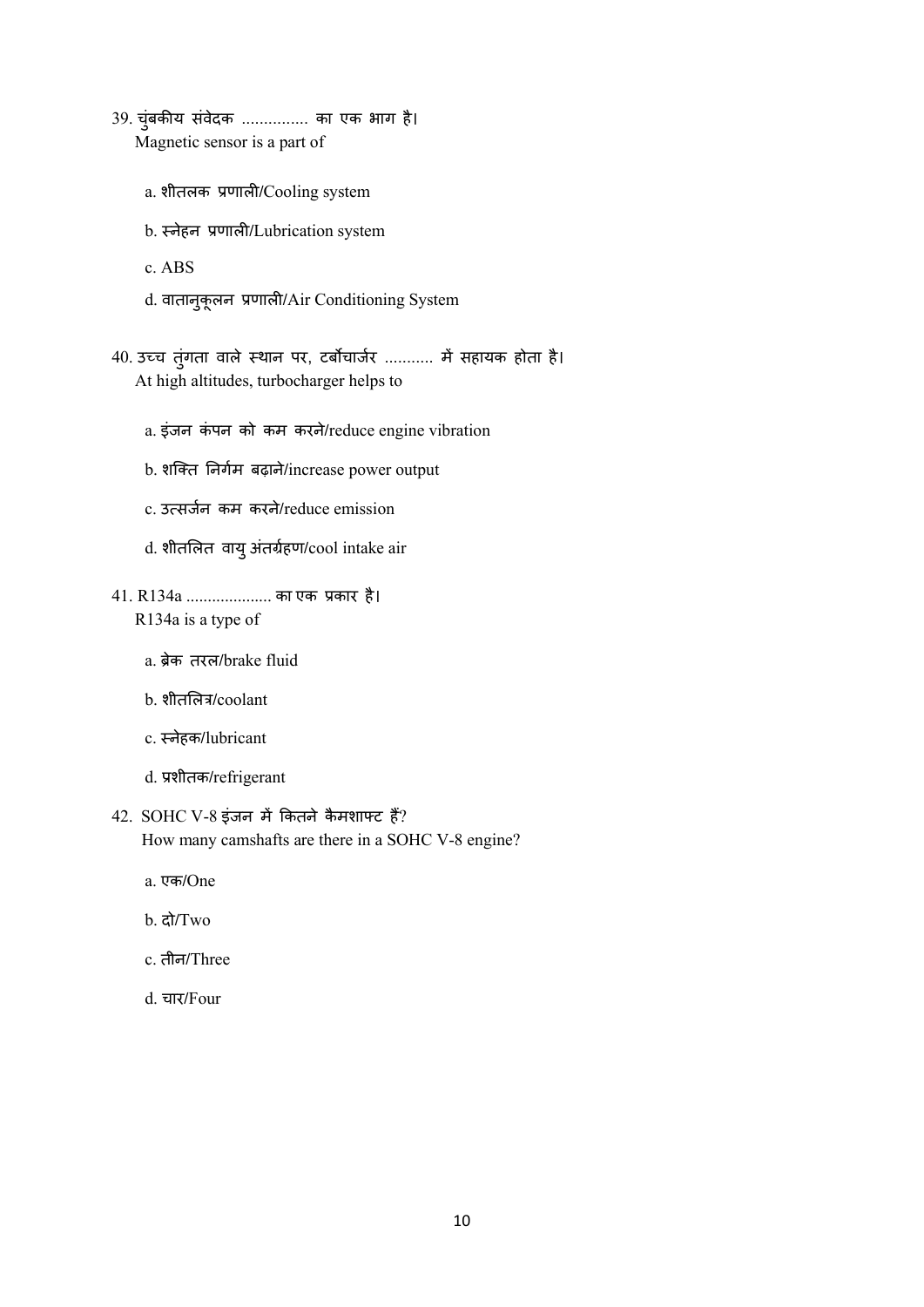- 43. लेड अम्ल बैटरी में इलेक्ट्रोलाइट तनु..................... है। Electrolyte in a lead acid battery is dilute ….
	- a. हाइड्रोक्लोरिक अम्ल/Hydrochloric acid
	- b. सयूरक अल/Sulphuric acid
	- c. नाइट्रिक अम्ल/Nitric acid
	- d. लेड पेरोसाइड/Lead peroxide
- 44. आकरमैन क्रियाविधि ............ से संबंधित है। The Ackerman mechanism is related to
	- a. ईंधन भरण तंत्र/Fuel feed system
	- b. संचारण णाल/Transmission system
	- c. संचालन णाल/Steering system
	- d. नेहन णाल/Lubrication system
- 45. जब चाइल्ड सेफ्टी लॉक **ऑन** रहता है, तब ....................... When the child safety lock is ON:
	- a. दरवाज़े को अंदर से खोला जा सकता है/The door can be opened from inside
	- b. दरवाज़े को बाहर से खोला नहं जा सकता है/The door cannot be opened from outside
	- c. सभी दरवाज़े अपने आप से बंद हो जाएंगे/All the doors will be closed automatically
	- d. दरवाज़े को अंदर से नहं खोला जा सकता है/The door cannot be opened from inside

## 46.  $\mathsf{a}^3$  का विस्तार .................... है।

The expansion of  $a^3$  is

- a. 3 x a
- b.  $a + a + a$
- c. 3 x 3 x 3
- d. a x a x a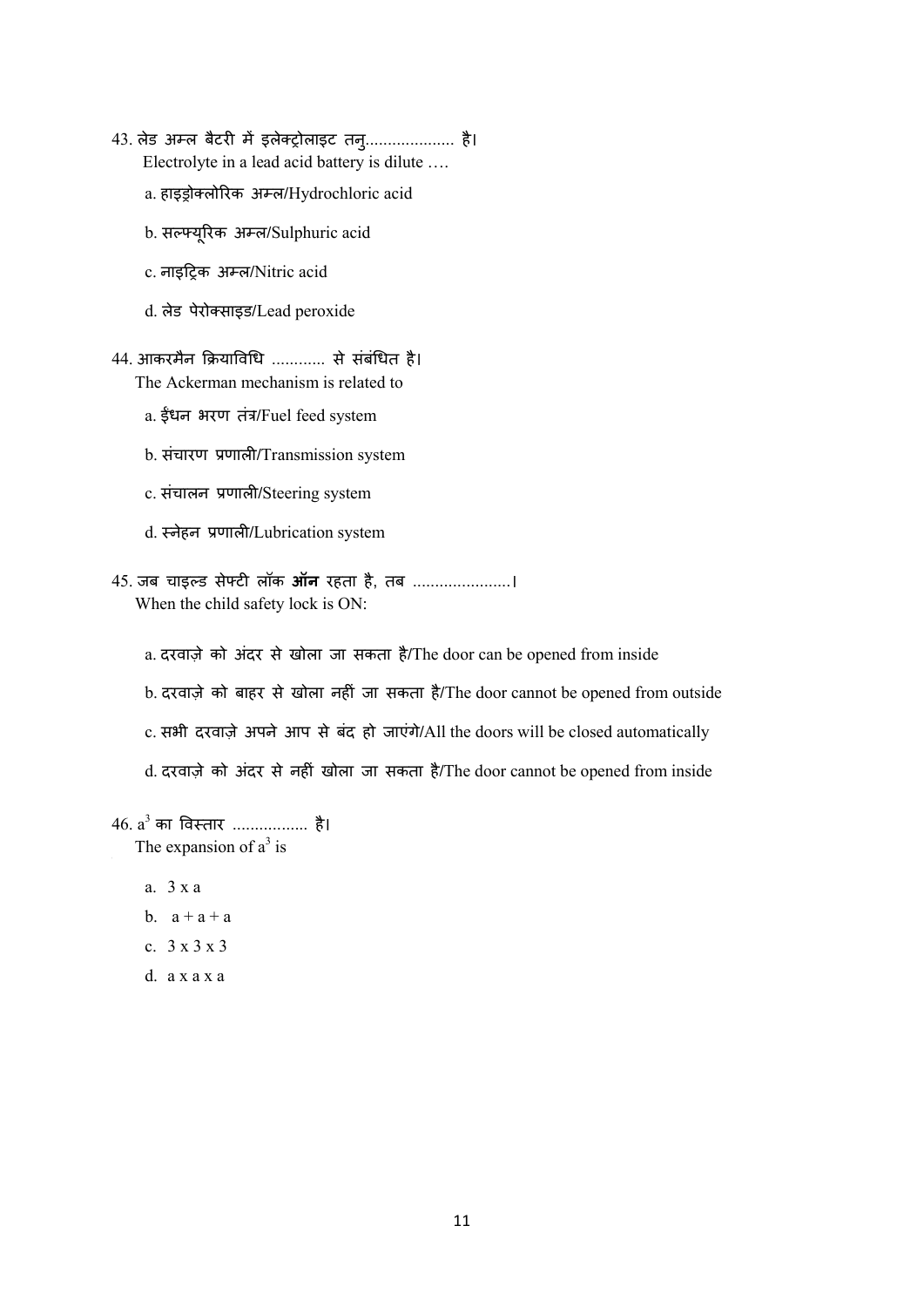- 47. रेडयेटर फलर नेक के अंदर इंजन तेल का होना ............... सूचत करता है। The presence of engine oil inside the radiator filler neck, could indicate
	- a. दोषपूर्ण रेडियेटर दाब कैप/Defective radiator pressure cap
	- b. क्षतिग्रस्त सिलिंडर हेड गैसकेट/Damaged cylinder head gasket
	- c. दोषपू ण थमटेट वाव/Defective thermostat valve
	- d. दोषपू ण तेल पंप/Defective oil pump
- 48. ऐलेन कुंजी का परिक्षेत्र (क्रॉस-सेक्शन) ............. है। Cross-section of an Allen key is
	- a. वग/Square
	- b. पंचभु ज/Pentagon
	- c. षटभु ज/Hexagon
	- d. वृत्तीय/Circular
- 49. .............. के कारण टाइ रॉड एंड में बॉल जॉइंट प्रयुक्त किए जाते हैं। The ball joints are used on the tie rod ends, because they
	- a. उत्पन्न रव की मात्रा को कम करने/Reduce the amount of noise generated
	- b. सर्पण प्रतिरोध की मात्रा को कम करने/Reduce the amount of sliding resistance
	- c. लंब रूप से तथा अन्य दिशाओं में निलंबन संचलन की अनुमति देने

Permit movement of the suspension both vertically and in other directions

- d. बल संचरण गति को सुधारने/Improve the force transmission speed
- 50. रेडियेटर पंखित (फिन्नड) ट्यूब ............ से निर्मित होते हैं। The radiator finned tubes are made of
	- a. ढलवां लोहा/Cast iron
	- b. एलुमनयम/Aluminium
	- c. पीतल/Brass
	- d. इपात/Steel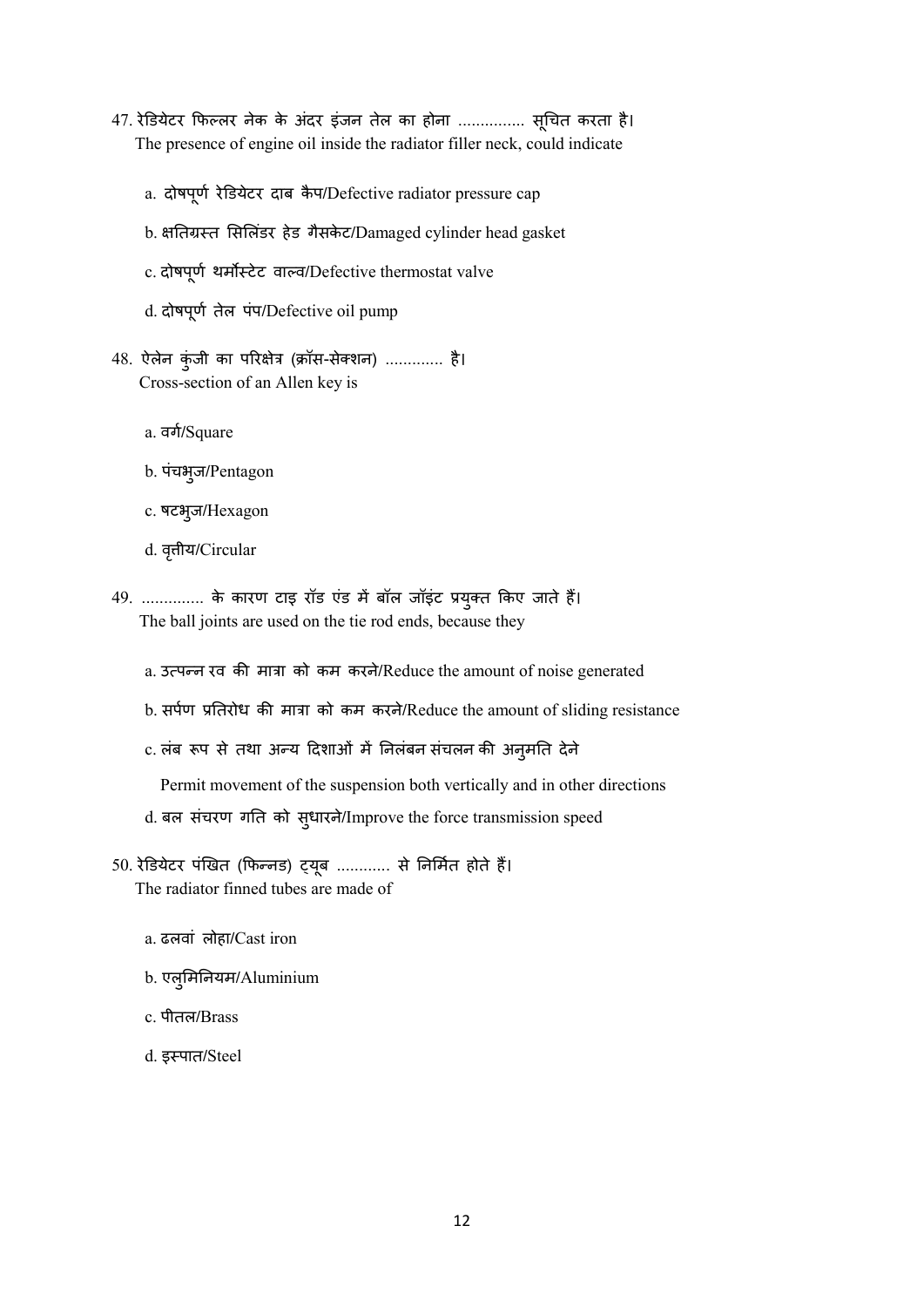- 51. विद्युतरोधी टिप में काला, शुष्क, रोयेंदार कज्जल व स्पार्क प्लग के इलेक्ट्रोड ............ सूचित करते हैं। Black, dry, fluffy soot on insulator tip and electrodes of spark plug indicate
	- a. उपरिशयित अपर्याप्त ईधन/वायु मिश्रण/Overly lean fuel/air mixture
	- b. उपरिशयित पर्याप्त ईंधन/वायु मिश्रण/Overly rich fuel/air mixture
	- c. तेल रिसकर सिलिंडरों में जा रहा होगा/Oil may be leaking into cylinders
	- d. रिक्ति अधिक चौड़ी है/gap is too wide
- 52. सिलिंडर स्लीव के उपयोग के कारण ....................... गुण में सुधार आया है। Characteristics that is improved by the use of cylinder sleeves is
	- a. परघषण को रोकने/Resistance to wear
	- b. शीतलन दता/Cooling efficiency
	- c. नेहन नपादन/Lubrication performance
	- d. इनमें से कोई नहीं/None of these
- 53. ऑटोमोटिव विद्युत प्रणाली में, ज्वलन कुंडली की भूमिका ................. के लिए है। In an automotive electrical system, the role of ignition coil is to
	- a. ड्राइव प्रारंभ मोटर/Drive starter motor
	- b. पाक वतरण/Distribute spark
	- c. वोटता बढ़ाना/Step up voltage
	- d. वोटता कम करना/Step down voltage
- 54. बैटरी के आवेशित(चार्ज) होने के समय, इलेक्ट्रोलाइट का विशिष्ट घनत्व ..................है। As the battery charges, specific gravity of electrolyte
	- a. बढ़ता/Increases
	- b. घटता/Decreases
	- c. समान रहता है/Remains the same
	- d. इसमें से कोई नहीं/None of these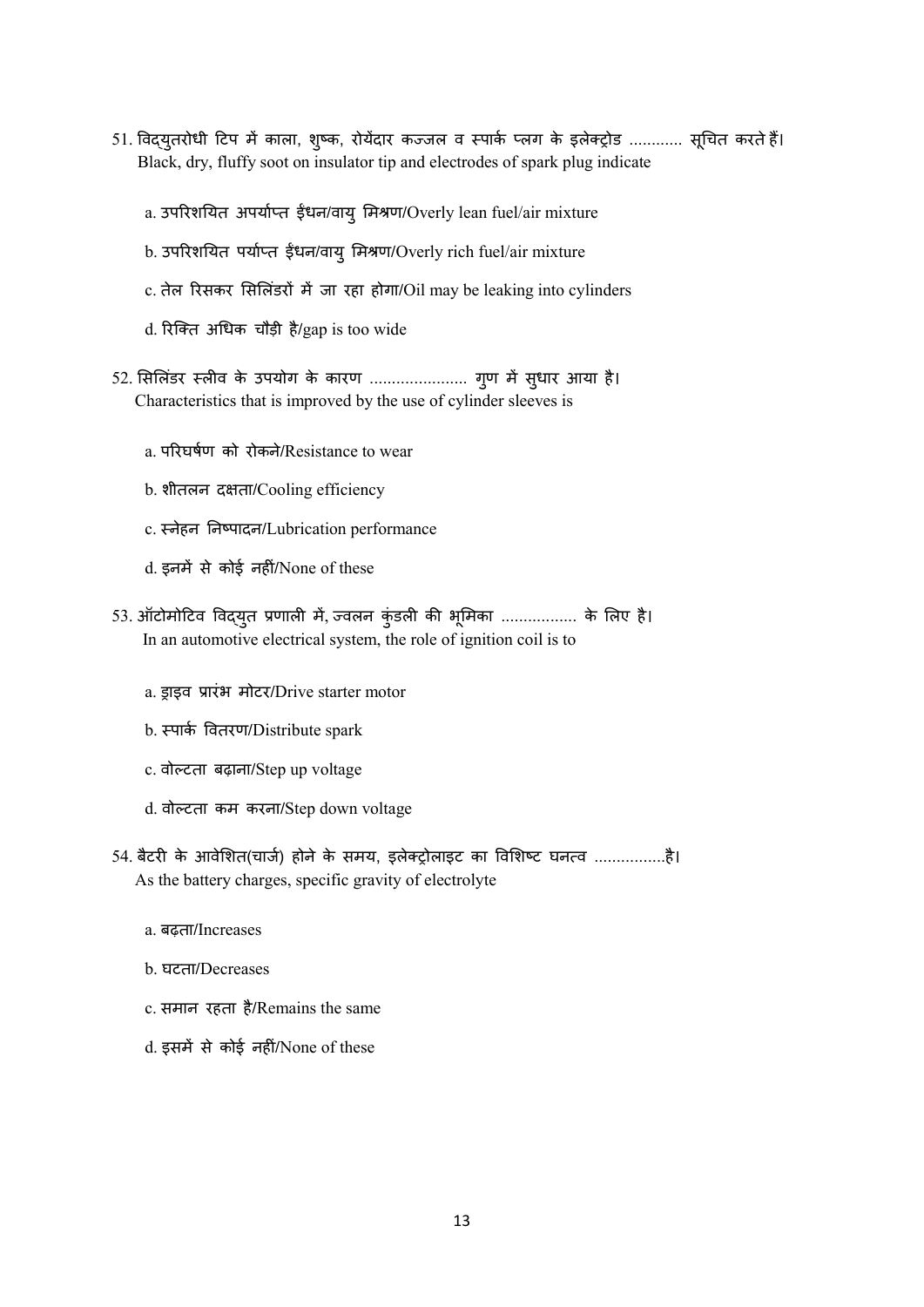- 55. सिलिंडर ब्लॉक के लिए प्रयुक्त पदार्थ .............. हैं। The materials used for cylinder block are
	- a. ढलवां लोहा तथा इपात/Cast iron and steel
	- b. ढलवां लोहा तथा एलुमिनियम मिश्रधात्/Cast iron and aluminium alloy
	- c. इस्पात व एलुमिनियम मिश्रधात्/Steel and aluminium alloy
	- d. पीतल व इपात/Brass and steel
- $56$ .  $7\mathrm{a}^2\text{+}14\mathrm{a}$  का गुणनखंडन .................. देता है। The factorization of  $7a^2+14a$  gives
	- a.  $7(a+z)$ b. 21a c.  $7(a+1)$ d.  $7a(a+2)$
- 57. 2x (-3x) का मान ................. है। The value of  $2x (-3x)$  is
	- a.  $5x^2$
	- b. -6x
	- c.  $-5x^2$
	- d.  $-6x^2$
- 58. डपर को .............. भी कहते ह। Damper is also known as
	- a. शॉक असोबर/Shock absorber
	- b. ऐंठन छड/Torsion bar
	- c. स्प्रिंग/Spring
	- d. टाइ रॉड/Tie rod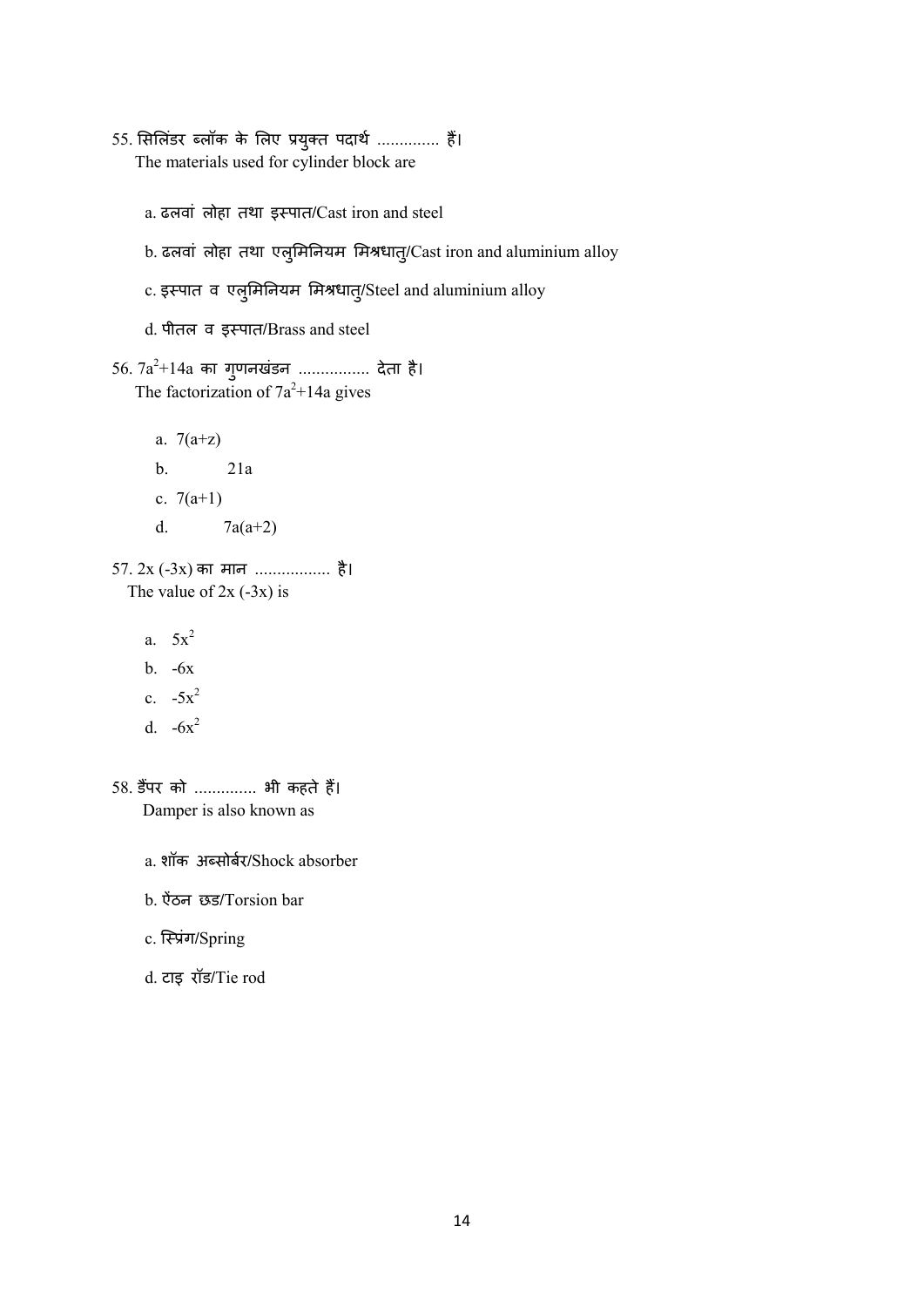- 59. प्रचालन के दौरान गियरों का संघर्ष ................... के कारण हो सकता है। Clashing of gears while shifting could be due to
	- a. इंजन असंरेखन/Engine misalignment
	- b. अपरूपित ड्राइव कुंजी/Sheared drive key
	- c. दोषपू ण तु यकालक/defective synchronizer
	- d. दोषपू ण अवकल/Defective differential
- 60 इंजन के .............. की स्थिति में क्लच में आवाज़ साधारणतया ज़्यादा सुनाई देती है। Clutch noises are usually most noticeable when the engine is
	- a. वरण/Accelerating
	- b. मंदन/Decelerating
	- c. नियक/Idling
	- d. चालू करते समय/Being started
- 61. क्रमशः 2p, 4q, 8r की लंबाई, चौड़ाई व ऊंचाई से युक्त आयताकार बक्स का आयतन ........ है। The volume of a rectangular box whose length, breadth and height is 2p, 4q, 8r respectively is
	- a. 14pqr
	- b. 2p+4q+8r
	- c. 64pqr
	- d. 64
- 62. ब्रेक पेडल मूव करने पर, ब्रेक तरल मुख्य ब्रेक सिलिंडर से ब्रेक लाइन के ज़रिए................ की ओर जाने को बाध्य करता है।

 Movement of the brake pedal forces brake fluid from the master brake cylinder through brake lines and into the

- a. ब्रेक शू/Brake shoes
- b. व्हील सिलिंडर/Wheel cylinders
- c. ब्रेक केबिल/Brakes cables
- d. पेडल रॉड/Pedal rod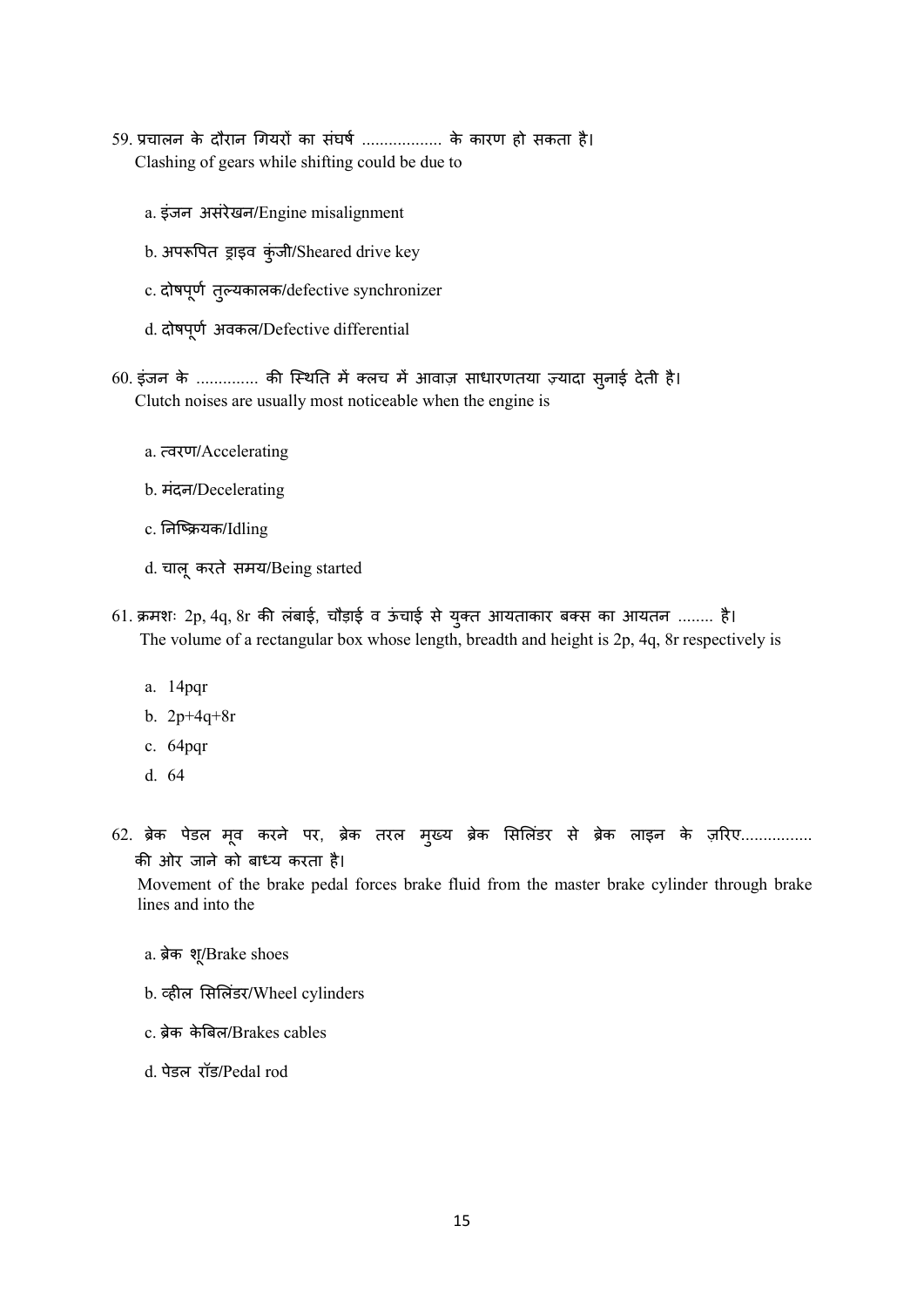- $63$ . प्रज्वलन समय समायोजित करने के लिए कौन-से उपकरण का उपयोग किया जाता है? Which instrument is used for adjusting the ignition timing?
	- a. यथाथ लॉक/precision clock
	- b. टैकोमीटर/Tachometer
	- c. टॉपवाच/Stopwatch
	- d. ोबोकोपी काश/Stroboscopic light
- 64. लच के .............भाग को कभी भी वलायक का उपयोग कर साफ नहं कया जाना चाहए। Parts of the clutch that should never be cleaned using solvent are
	- a. थ्रो आउट बेयरिंग व स्प्रिंग/Throw out bearing and springs
	- b. घर्षण डिस्क कवर/Friction disc cover
	- c. घर्षण डिस्क व थ्रो आउट बेयरिंग/Friction disc and throw out bearing
	- d. रिलीज़ लीवर व स्प्रिंग/Release levers and springs
- 65. किस प्रकाश बल्ब में उच्चतर विद्युत प्रतिरोध है? 230 V 60 W या 230 V 100 W में। Which light bulb has higher electric resistance? 230 V 60 W or 230 V 100 W
	- a. 230 V 60 W
	- b. 230 V 100 W
	- c. दोनों में समान प्रतिरोध है/Both have equal resistance
	- d. प्रकाश बल्बों में प्रतिरोध नहीं होता/Light bulbs do not have resistance
- 66. निकास में हाइड़ोकार्बन की उच्च मात्रा ................ के कारण है। The high levels of hydrocarbons in exhaust is the direct result of
	- a. उच्च ताप दहन/high temperature combustion
	- b. निम्न ताप दहन/low temperature combustion
	- c. अपू ण दहन/incomplete combustion
	- d. ईंधन की खराब गुणता/poor quality of fuel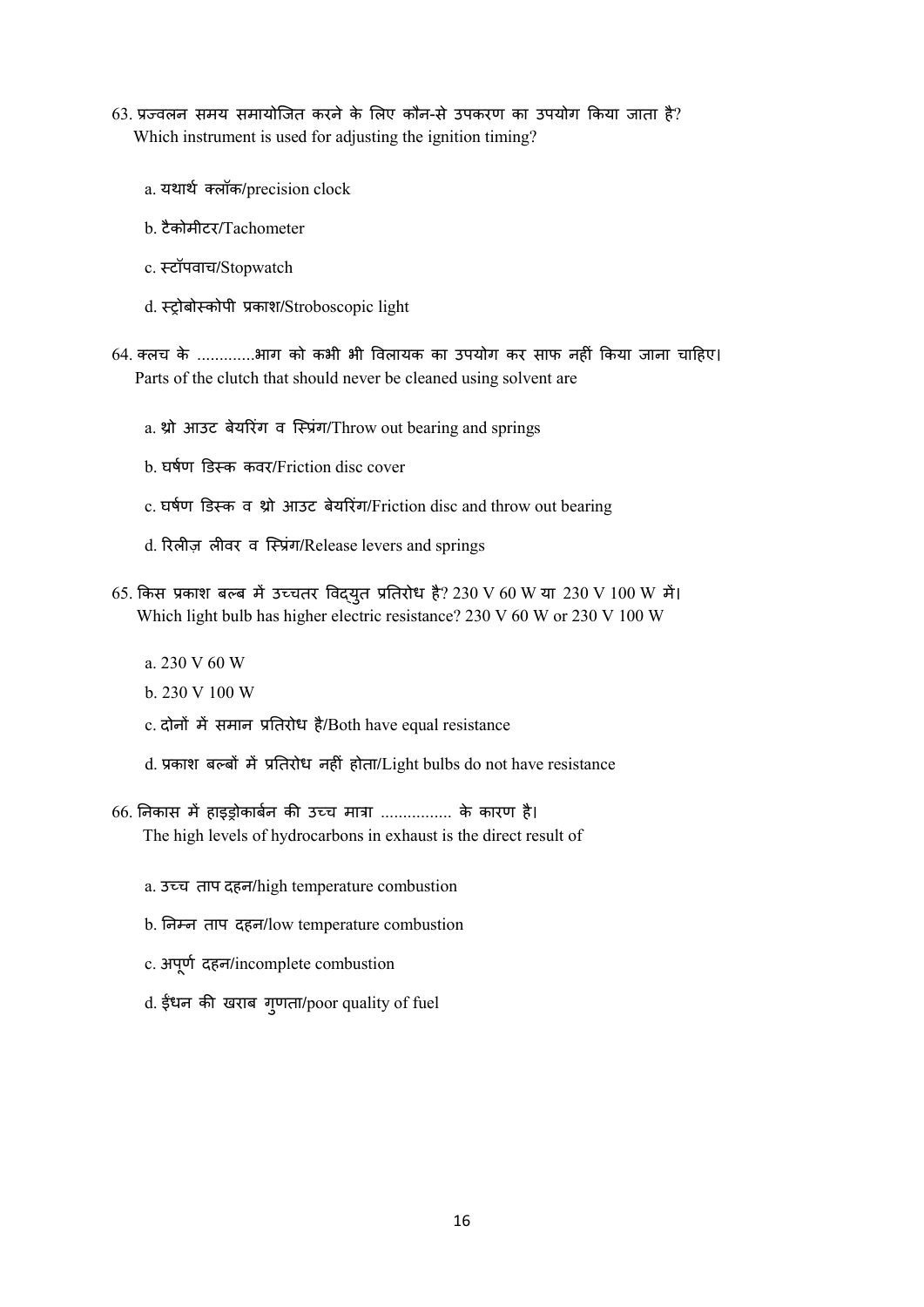- 67. लीफ स्प्रिंग ................... के कारण साधारणतया असफल हो जाती हैं। Leaf springs generally fail due to
	- a. संक्षारण/corrosion
	- b. एक दूसरे से रगड़/rubbing each other
	- c. श्रांति/fatigue
	- d. आकुंचन/buckling
- 68. ग्रोलर परीक्षण .............. की जांच करने के लिए किया जाता है। Growler test is conducted to check
	- a. एयर ब्रेक/air brakes
	- b. वचालत ेक/hydraulic brakes
	- c. संचालन काय/steering function
	- d. मोटर का रोधन/insulation of a motor
- 69. एक त्रिकोण का आधार 15 से.मी तथा 12 से.मी. है। दुगुने क्षेत्रफल से युक्त अन्य त्रिकोण, जिसका आधार 20 से.मी है, की लंबाई ...................है।

The base of a triangle is 15 cm and height is 12 cm. The height of another triangle of double the area and base of which is 20 cm is given by

- a. 9 सें.मी/cm
- b. 18 सें.मी/cm
- $c \times 8$  सें.मी/ $cm$
- d. 12.5 सें.मी/cm
- 70. 25 cm x 20 cm x 5 cm के आयताकार ब्लॉक में 4 से.मी. व्यास व 7 से.मी. गहराई से युक्त दो समरूप बेलनाकार छिद्र ड्रिल किए जाते हैं। यदि पदार्थ का घनत्व 8 g/ cc है, तो ब्लॉक का अंतिम द्रव्यमान पता लगाएं।

 In a rectangular block of 25 cm x 20 cm x 5 cm, two identical cylindrical holes are drilled, having 4 cm diameter and 7 cm depth. If the density of material is 8 g/ cc, find the final mass of the block.

- a. 18.6 kg
- b. 19.3 kg
- c. 20.1 kg
- d. 17.8 kg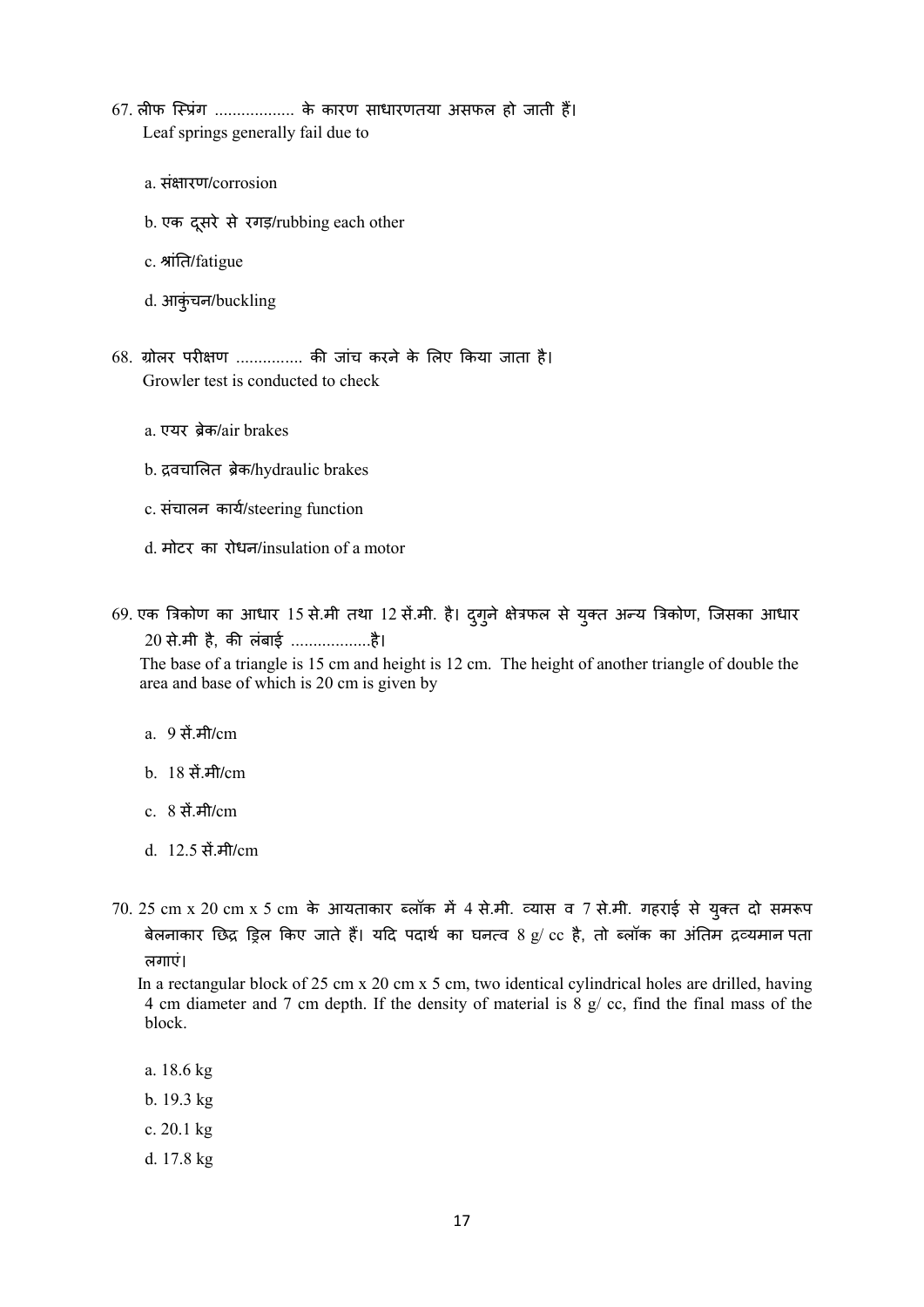- 71. एक कार टायर का सामान्य स्फीति दाब .............. है। The normal inflation pressure for a car tyre is
	- a. 30 pound
	- b. 30 kg
	- c. 30 kg/ cm<sup>2</sup>
	- d. 30 psi
- 72. एक पिस्टन का व्यास मापने हेत् सबसे सही औजार .............. है। Most accurate tool to measure the diameter of piston is
	- a. वर्नियर कैलिपर/Vernier calipers
	- b. बाह्य माइक्रोमीटर/Outside micrometer
	- c. गहराई मापी/Depth gauge
	- d. डायल मापी/Dial gauge
- 73. आधुनिक स्वचालित पेट्रोल इंजन में, वायु व ईंधन .............. में मिश्रित की जाती है। In a modern automotive petrol engine, air and fuel are mixed in
	- a. दहन कक्ष/Combustion chamber
	- b. टबचाजर/Turbocharger
	- c. वायु फटर/Air filter
	- d. इनलेट मेनफोड/Inlet manifold
- 74. खराब संवातित जगह में चालू इंजन ............... के कारण खतरनाक हो सकता है। Running engine in a poorly ventilated space can be hazardous because of
	- a. निष्कासित गैस में CO/CO in exhaust gas
	- b. निष्कासित गैस में NOx/NOx in exhaust gas
	- c. निष्कासित गैस में जल वाष्प/Water vapor in exhaust gas
	- d. निम्न दृश्यता/Low visibility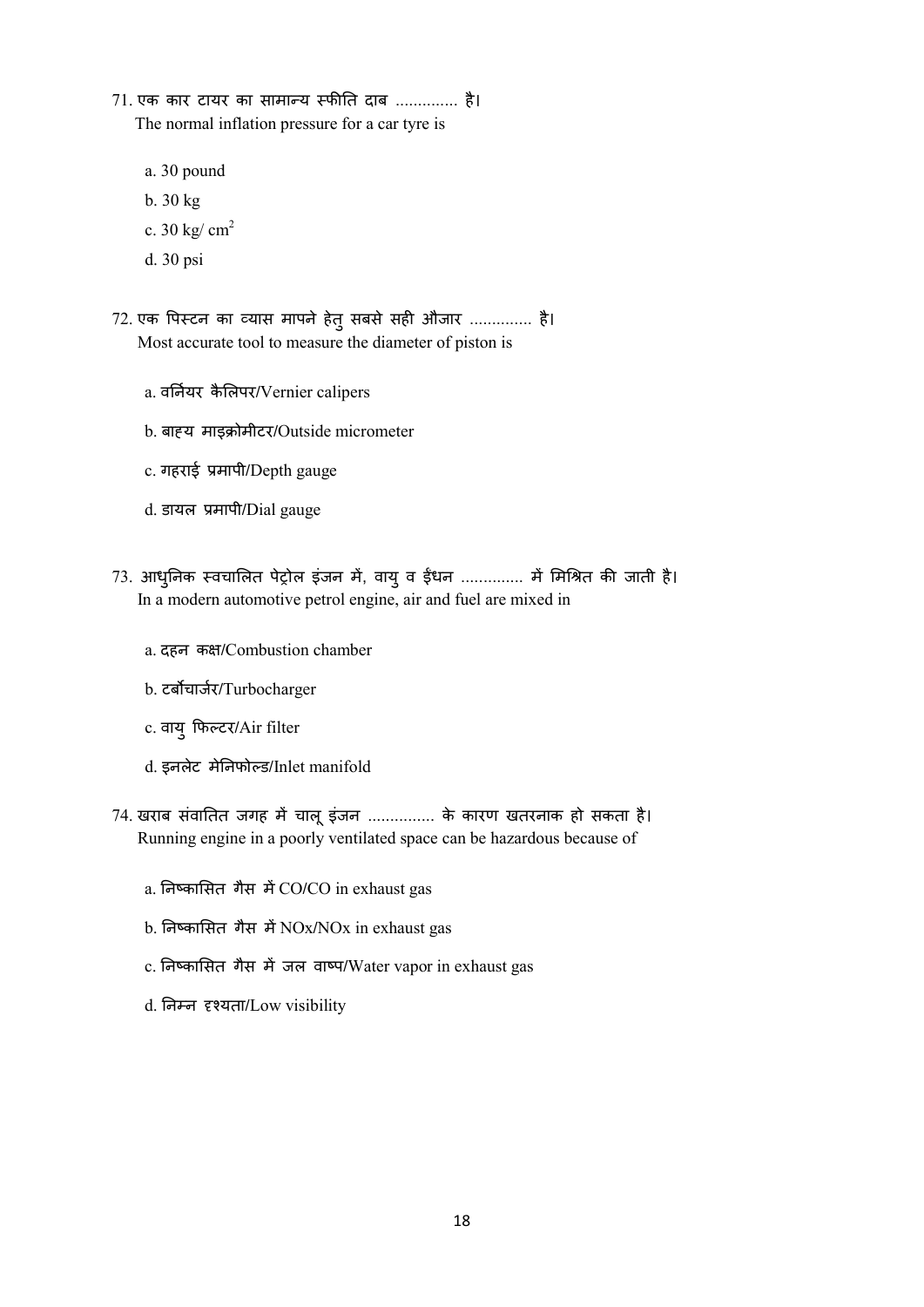- 75. दिए गए विकल्पों में से, भारी वाहनों के विभेदों(डिफरेन्शियल) के लिए सबसे उचित स्नेहक का चयन करें। From the given options, select the most suitable lubricant for differentials of a heavy vehicle
	- a. WD40
	- b. 75W90
	- c. 10W30
	- d. भारी ग्रीस/Heavy grease
- $76.$  कार्य करने के दर को ........... भी कहते हैं। Rate at which work is done is also known as
	- a. ऊजा/Energy
	- b. बल आघू ण (टॉक)/Torque
	- c. शित/Power
	- d. जडव/Inertia
- 77. सीसा मुक्त सोल्डर ............ का मिश्रधातु है। Lead-free solder is an alloy of
	- a. एलुमनयम व टन/Aluminium and tin
	- b. टन व सवर/Tin and silver
	- c. सिल्वर व तांबा/Silver and copper
	- d. सिल्वर व फोसफोरस/Silver and phosphorus
- 78. एक निकास वाल्व को पहचाना जा सकता है ............ से। An exhaust valve can be identified as having
	- a. अंतर्ग्रहण वाल्व से बड़ा व्यास/larger diameter than the intake valve
	- b. अंतर्ग्रहण वाल्व से छोटे व्यास/smaller diameter than the intake valve
	- c. अंतर्ग्रहण वाल्व से मसृण/smoother than the intake valve
	- d. अंतर्ग्रहण वाल्व से प्रदीप्त रंग/brighter colour than the intake valve